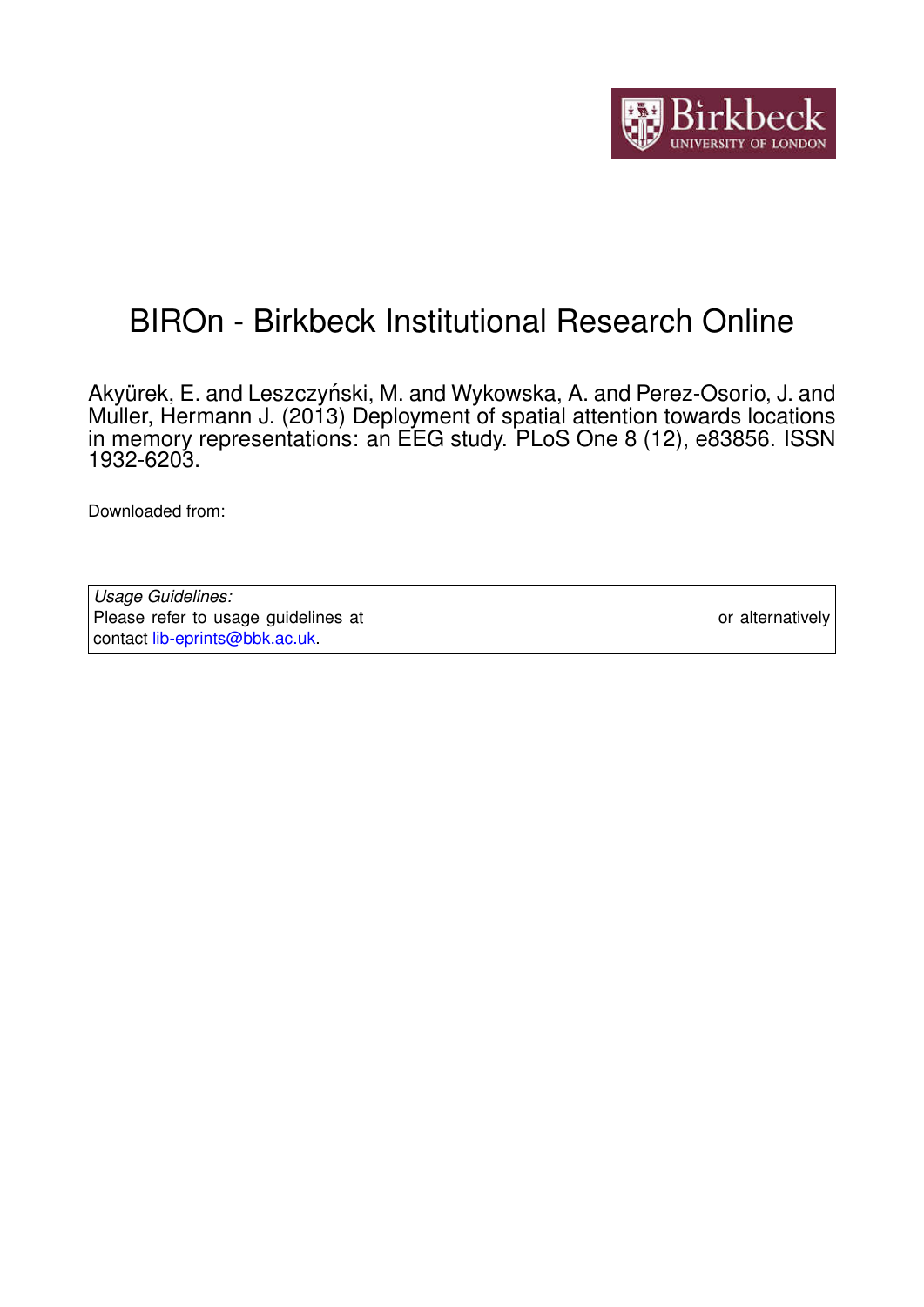## Deployment of Spatial Attention towards Locations in Memory Representations. An EEG Study

## Marcin Leszczyński<sup>1,2</sup>\*<sup>9</sup>, Agnieszka Wykowska<sup>1,39</sup>, Jairo Perez-Osorio<sup>1,4</sup>, Hermann J. Müller<sup>1,5</sup>

1 Deptartment of Psychology, Ludwig-Maximilians-Universität München, Munich, Germany, 2 Department of Epileptology, University of Bonn, Bonn, Germany, 3 Institute for Cognitive Systems, Technische Universität München, Munich, Germany, 4 Graduate School of Systemic Neurosciences, LMU, Munich, Germany, 5 Birkbeck College, University of London, London, United Kingdom

## Abstract

Recalling information from visual short-term memory (VSTM) involves the same neural mechanisms as attending to an actually perceived scene. In particular, retrieval from VSTM has been associated with orienting of visual attention towards a location within a spatially-organized memory representation. However, an open question concerns whether spatial attention is also recruited during VSTM retrieval even when performing the task does not require access to spatial coordinates of items in the memorized scene. The present study combined a visual search task with a modified, delayed central probe protocol, together with EEG analysis, to answer this question. We found a temporal contralateral negativity (TCN) elicited by a centrally presented go-signal which was spatially uninformative and featurally unrelated to the search target and informed participants only about a response key that they had to press to indicate a prepared target-present vs. absent decision. This lateralization during VSTM retrieval (TCN) provides strong evidence of a shift of attention towards the target location in the memory representation, which occurred despite the fact that the present task required no spatial (or featural) information from the search to be encoded, maintained, and retrieved to produce the correct response and that the go-signal did not itself specify any information relating to the location and defining feature of the target.

Citation: Leszczyński M, Wykowska A, Perez-Osorio J, Müller HJ (2013) Deployment of Spatial Attention towards Locations in Memory Representations. An EEG Study. PLoS ONE 8(12): e83856. doi:10.1371/journal.pone.0083856

Editor: Elkan Akyürek, University of Groningen, The Netherlands

Received August 23, 2013; Accepted November 18, 2013; Published December 26, 2013

Copyright: © 2013 Leszczyński et al. This is an open-access article distributed under the terms of the Creative Commons Attribution License, which permits unrestricted use, distribution, and reproduction in any medium, provided the original author and source are credited.

Funding: The authors have no support or funding to report.

Competing Interests: The authors have declared that no competing interests exist.

\* E-mail: leszczynski.marcin@gmail.com

**.** These authors contributed equally to this work.

## Introduction

Focusing attention on an item of a remembered representation of a visual scene does not differ substantially from focusing attention on an item of an actually observed scene. Imagine you are visiting Venice and are asked to close your eyes and recall whether there is a particular café at the Piazza San Marco, in the center of which you are now standing (with eyes closed). You search through your mental representation in a similar way to how you would scan a photograph, a map, or an actual visual scene. This situation is analogous to tasks used in laboratory settings to study visual short-term memory (VSTM). One of the key questions in VSTM research is the degree to which selecting items from memory representation uses overlapping mechanisms with selecting items in perception. Recently, an increasing amount of evidence has been obtained supporting the view that encoding, maintenance, and recall from VSTM is associated with orienting of visuospatial attention towards a memorized representation that preserves the spatial layout of the encoded scene. Spatial attention has been found to be involved in VSTM maintenance [1]: attention was shifted towards the location where the VSTMrelevant item had previously been presented, which was indicative of the involvement of spatial attention in the updating of memorized information. Nobre et al. [2] used functional Magnetic Resonance Imaging (fMRI) to establish that areas associated with attentional orienting in visual search and orienting in the VSTM

partially overlap. In particular, the authors reported areas in the posterior parietal cortex (PPC) to be involved in the orienting of attention to both visual and memory representations [2]. The hypothesis of overlapping networks was then extended from simple visual features to more complex perceptual representations (faces and scenes) [3]. The authors found that orienting attention to memorized representations of either faces or houses selectively modulated activity in fusiform or parahippocampal gyri, respectively. From this, it was concluded that object-based attention may be operating during the maintenance of relevant information in VSTM [3]. Spatially informative retro-cues (cues presented after a stimulus) have been found to influence the efficacy of VSTM recall [4,5], in terms of both reaction times and accuracy of recall. This suggests that cueing attention towards a location within a memory representation influences recall and, consequently, that attentional orienting is involved in memory processes.

Further support for the hypothesized involvement of spatial attention in the maintenance and retrieval from spatially organized VSTM representations comes from new evidence obtained with the use of the so-called central probe paradigm and the ERP analyses of the EEG signal [6–10]. In the central probe paradigm, an event sequence on a trial starts with a memory array presented bilaterally, which is followed by a blank screen allowing for information maintenance. Then, a memory probe is presented centrally, which triggers recall from the VSTM. The results suggest that recalling a color or a shape from a certain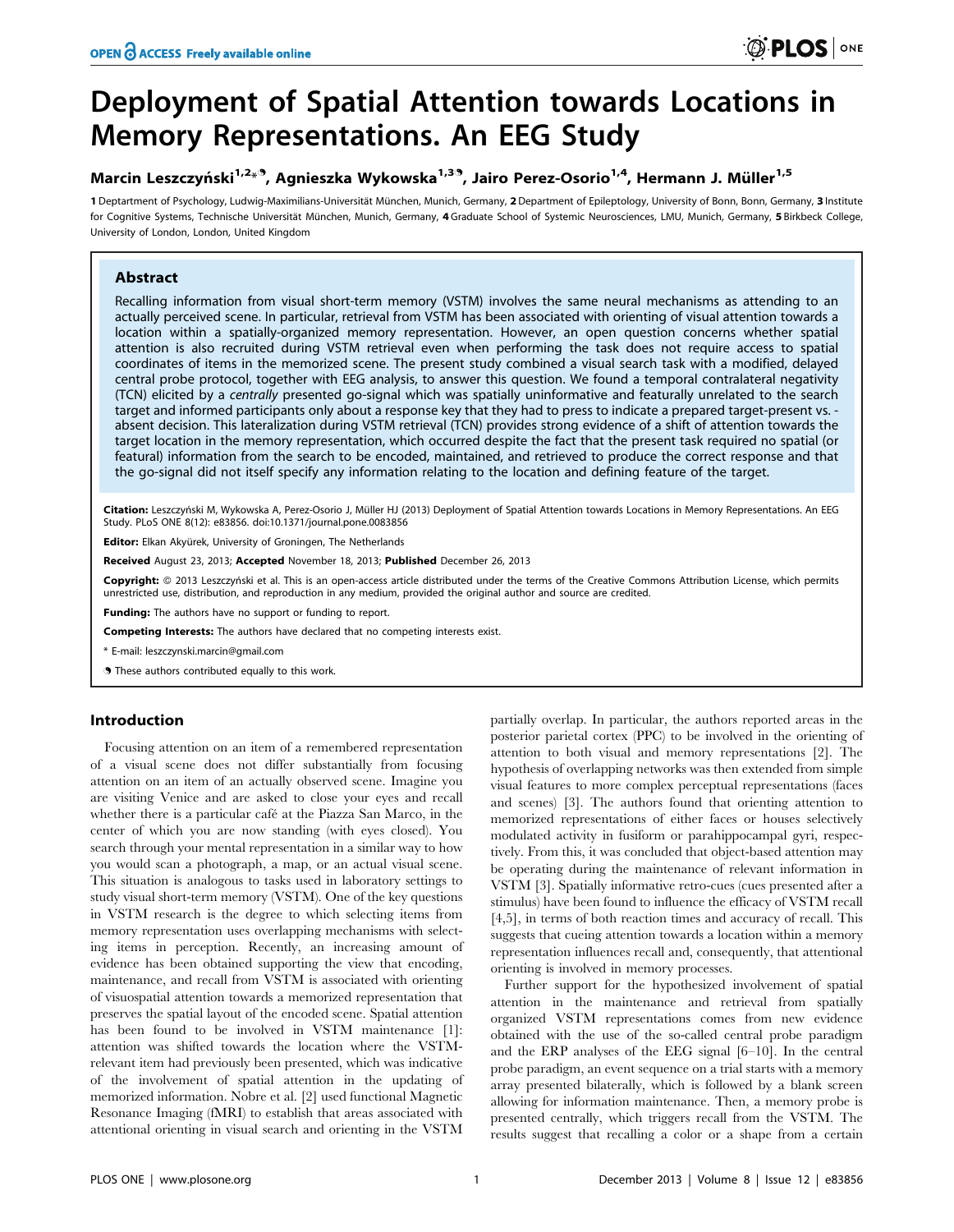location in VSTM elicits neural processes similar to attending to a location of an actually observed scene with a given spatial layout [6,8–9]. In particular, an N2pc (see below) has been observed to be elicited by a non-lateralized visual memory probe. The N2pc is typically observed as a difference in mean amplitudes of the ERPs at posterior-occipital electrode sites contralateral vs. ipsilateral to an attended item in a visual display, around 180–300 ms after display onset [11–12]. Since the N2pc is thought to reflect the deployment of spatial attention to a location in a scene (e.g., [11– 12], see also [13] for review), the N2pc elicited by non-lateralized probes in VSTM tasks has been interpreted as reflecting orienting of attention to a location within a memorized array with preserved spatial layout.

A more recent study [14] was designed to further specify the event-related lateralization (ERL) related to centrally presented retrieval cues (the component that was described as the memoryrelated N2pc [6,8–10]). The authors observed that scalp topography associated with retrieval from the VSTM was more anterior as compared to the maintenance-related SPCN as well as the typical N2pc. The retrieval-related lateralization was most pronounced over the CP5/6 electrodes, while the N2pc and SPCN were observed over PO7/8 electrode pairs. The authors termed the retrieval-related lateralization temporal contralateral negativity (TCN), to distinguish it from the typical N2pc and maintenance-related SPCN. The distinguishable topographies of the TCN and SPCN components led the authors to suggest distinct processes involved in retrieval from memory representations and memory maintenance, even though the mechanisms might overlap to some degree.

#### Aim of study

The aim of the present study was to establish whether focusing spatial attention on a memory representation that preserves spatial layout would occur even when the retrieval cue does not make any spatial reference. This question was motivated by the fact that to date, all studies examining spatial attention during retrieval processes used centrally presented cues that repeated one of the lateralized features (e.g., the color or shape of a lateralized item). Even though in some studies, such as [14] the repeated feature of the cue (color) was not directly response-relevant (participants were instructed to retrieve the orientation of a line element contained in a shape within the memorized search array that had the same color as the cue), the color was repeated. Accordingly, the observed retrieval-related lateralization might have resulted from repetition priming.

Moreover, none of the available studies (see review above) asked whether spatial attention is oriented to a location within a memory representation even when orienting is not expressly required by the task. Rather, in all studies, the cue made some reference – typically spatial – to the memory array, which itself had a lateralized spatial layout. Thus, for example, participants were asked to report whether the cue color had appeared in the earlier display [6], what color an item was at a position in the memory display indicated by a symbolic cue [10], or what orientation a bar had which was contained within a shape of the same color as the cue [14]. All these tasks refer participants to the memorized display and require selection of an item from this representation. In other words: focusing attention on a location or a localized item within the memory representation is implied by the task.

By contrast, the present study was designed to examine whether spatial attention would be allocated to a memory representation even if the task does not per se refer to the spatial layout of – and thus does not require participants to select a location within – the memory representation. To this end, we substituted the typically

used retrieval cues (that make some form of spatial reference to the memorized display) by a stimulus that bore absolutely no spatial relation, and did not involve feature repetition with respect to the memorized display. In our paradigm, the initial visual search display (with lateralized layout) was followed by a maintenance interval, and participants were asked to respond to the presence/ absence of a search target only upon presentation of a nonlateralized go-signal, without being told to encode the spatial location of the target. Importantly, the stimulus-response mapping was not known to participants prior to the presentation of the gosignal, so that they were unable to prepare the response during the maintenance interval.

We reasoned that if spatial attention is recruited during retrieval from the memory representation (although this is not explicitly required by the task), we should observe a lateralized activity related to the non-lateralized go-signal – which did not make any spatial or feature-based reference to the (lateralized) visual search display. Following [14] we reasoned that if the go-locked lateralization resembled the TCN pattern and had a differential topography to the search-locked N2pc/SPCN, this would indicate that the go-signal-related processes involved in retrieval are not simply a prolongation of memory maintenance (as reflected in the SPCN), but rather are indicative of a separate process of spatialattentional orienting within a memory representation that preserves the display's spatial layout.

#### Methods

#### Participants

Fourteen paid volunteers (2 men, aged  $22 - 28$  years,  $M = 25.5$ years) took part in the experiment, all with normal or corrected-tonormal vision. Two participants were excluded from analyses due to poor performance  $(>= 30\%$  of errors). Mean error rate for the remaining participants was 12%, with a standard deviation of  $+/-3%$ .

#### Stimuli and apparatus

Stimuli were presented on a 17-inch computer screen with a 100-Hz refresh rate, placed at a distance of 100 cm from the observer. The visual search display consisted of black bars, on a white background, positioned on three imaginary circles with diameters of 5.1°, 7.4° and 9.1° of visual angle, respectively, around a central fixation cross (Figure 1B). There were two types of search displays: target-present (50%) and target absent (50%). Each target-present array contained 18 distractors (vertical bars, each  $0.87^{\circ} \times 0.13^{\circ}$  in size) and one singleton target: a bar tilted  $30^{\circ}$ to the left from the vertical, of the same size and luminance as the distracters. The target could appear randomly at one of four positions on the intermediate circle: upper left/right or lower left/ right relative to the center. The mask consisted of a display with 19 asterisks (produced by a combination of horizontal, vertical,  $30^{\circ}$ right-tilted, and  $30^{\circ}$  left-tilted bars). The go-signal consisted of two squares  $(1.2^{\circ} \times 1.2^{\circ})$  positioned above and below the fixation cross  $(+/-0.6^{\circ})$ ; one of the squares was red (RGB: 255, 0, 0) and the other was green (RGB: 0, 128, 0). The upper/lower location of each of the colors was randomized across trials. Importantly, the go-signal was presented centrally and did not contain any lateralized information. The response keys were embedded in an international standard keyboard positioned under the observer's hands. Responses were executed using the key U (up, pressed with the right-hand index finger) or N (down, pressed with the left-hand index finger).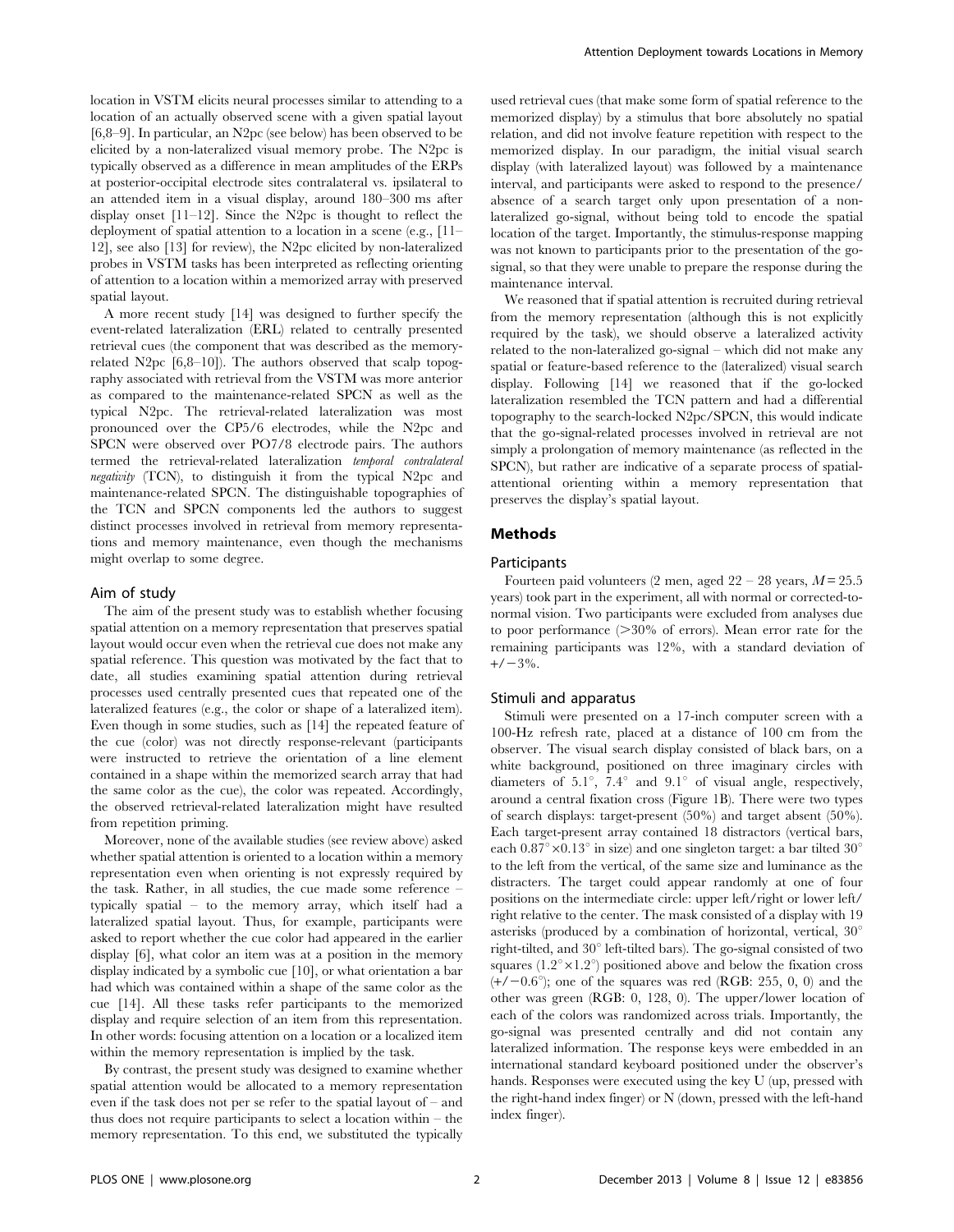

Figure 1. Example trial sequence. (A) fixation cross, (B) a target-present visual-search display, (C) post-display mask, (D) delay period, and (E) gosignal with red/green squares presented above/below the fixation cross in randomized order. doi:10.1371/journal.pone.0083856.g001

#### Procedure

An experimental trial started with a fixation cross presented for 100 ms (see Figure 1A). Subsequently, a visual search display was presented for 50 ms (see Figure 1B) and immediately followed by a mask display presented for 160 ms; see Figure 1C. Participants were required to discern the presence (vs. absence) of an orientation singleton and maintain this information ('targetpresent' or '-absent') during the subsequent delay period (500 ms, Figure 1D). Next, a go-signal was presented until response (see Figure 1E). Participants were instructed to respond to target presence with one of their index fingers pressing as fast as possible the key indicated by the green square, and to target absence by pressing the key indicated by the red square, as presented in the go-signal, which always consisted of both squares (green and red; see Figure 1). The mapping between the target stimulus and the color contained in the go-signal was constant (green for target present and red for target absent), as was the mapping between the location of the squares in the-go signal and a response key (upper square for upper key on the keyboard and lower square for the lower key). However, since the vertical location of green/red squares in the go-signal was randomized across trials (on some trials, red square could appear at the top and green at the bottom, and vice versa on other trials), the stimulus-response mapping (target-present vs. target-absent mapped to the upper key (right hand) vs. lower key (left hand)) was variable across trials. This was done to prevent any response biases on target-present trials or preparation of response prior to the onset of the go-signal. On trials with an incorrect response, there was an immediate feedback: the word error presented for 200 ms. The experiment consisted of 320 trials in total, split into 4 blocks, with short breaks in between. Only correct target-present trials were analyzed.

#### EEG recording

EEG was recorded with Ag-AgCl electrodes from 64 electrode sites of an active electrode system (ActiCAP, Brain Products, GmbH, Munich, Germany). Horizontal and vertical EOG were recorded bipolar from the outer canthi of the eyes and from above and below the observer's left eye, respectively. All electrodes were referenced to Cz and re-referenced offline to the average of all electrodes. Electrode impedances were kept below 5 k $\Omega$ . Sampling rate was 500 Hz, with an online high cut-off filter of 125 Hz and an offline 30-Hz high cut-off filter (Butterworth zero phase, 24 dB/Oct).

#### Data analysis: ERP data

Search-locked ERPs. The data was averaged over 900-ms epochs including a 200-ms pre-stimulus baseline, time-locked to search display onset. Segments with eye movements and eye blinks on any recording channel (indicated by any absolute voltage difference in a 200-ms segment exceeding 80  $\mu$ V or voltage steps between two sampling points exceeding 50  $\mu$ V) were excluded from analyses. Additionally, channels with other artifacts were separately excluded if amplitude exceeded  $+/-80 \mu V$  for a whole epoch or activity was lower than  $0.10 \mu V$  for a 100-ms interval. Only correct trials were subjected to analyses.

In order to investigate the lateralized components, the EEG signal was epoched separately for left and right targets for the PO7/8 as well as the CP5/6 electrodes. The PO7/8 electrode pair was selected as posterior-occipital site representative for the N2pc/ SPCN component, while the CP5/6 electrode pair was selected as temporal site representative for the TCN component. Since we were interested in examining whether the topography of the search-locked laterality is distinct from the laterality locked to the go-signal, we included both electrode pairs in the analyses of both the search-locked and the go-locked ERPs.

Mean amplitudes in the critical time windows (please see below) were calculated for the left and right target position conditions. For the main analysis, the mean amplitude values were averaged across left/right target conditions, resulting in 2 waveforms (contralateral vs. ipsilateral to the target of the visual search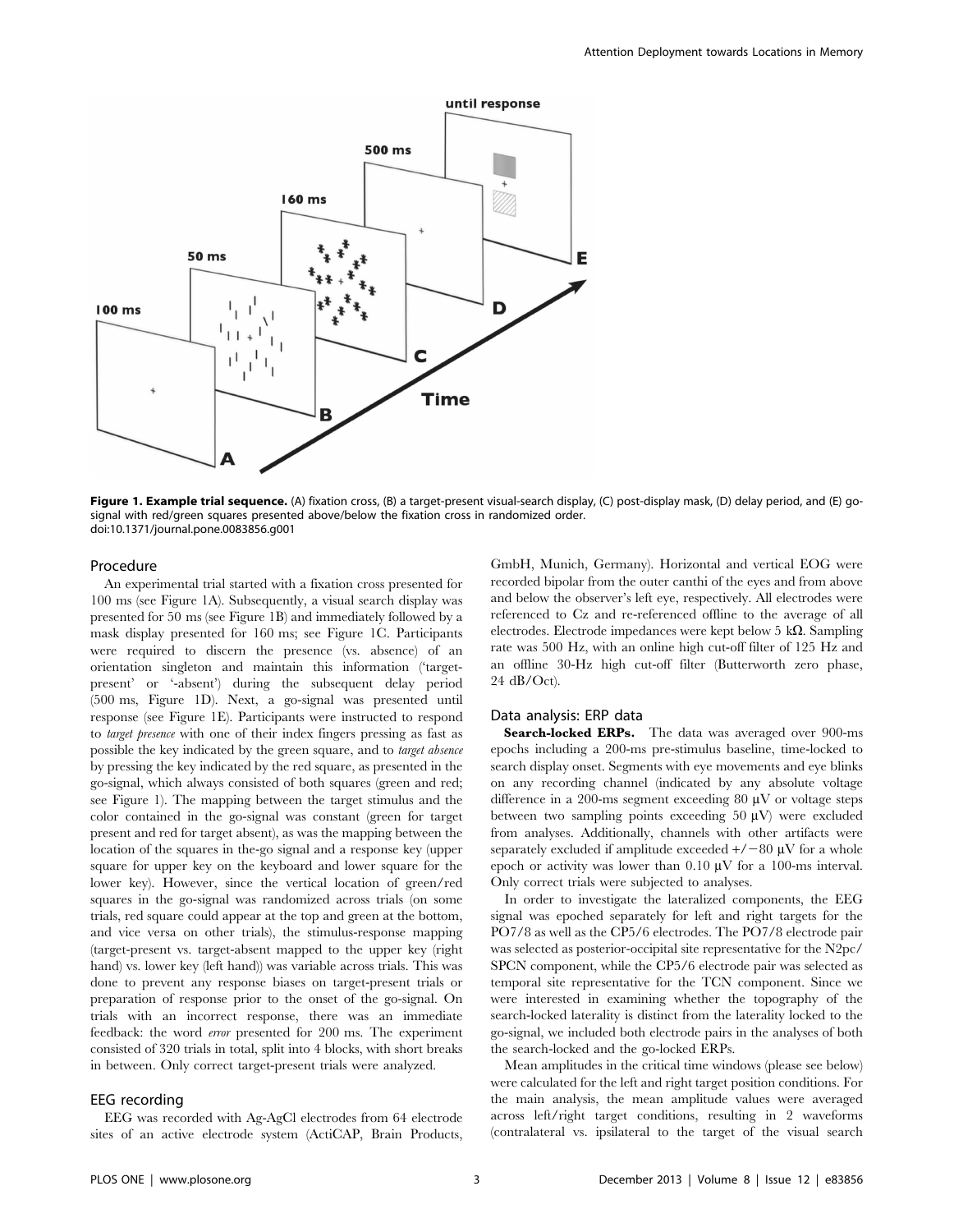display) for each electrode pair. A  $2\times 2$  repeated-measures analysis of variance (ANOVA) with the factors laterality (contra- vs. ipsilateral) and electrode pair (PO7/8 vs. CP5/6) was performed on the mean amplitudes obtained for the PO7/8 and CP5/6 electrodes in the160–260 ms time window (standard N2pc window,  $+/-50$  ms around the latency of the grand average peak of the difference between the contralateral and the ipsilateral electrode sites within the 150–250 time window); and in the 400– 700-ms time window (retention interval prior to go-signal onset). To test whether there was an influence of target position (left vs. right) on the laterality effects in the search-locked N2pc time window (PO7/8 electrode pair) as well as in the go-signal locked TCN window (CP5/6 electrode pair), we conducted additional analyses with the factors target position (left vs. right) and laterality for the PO7/8 electrodes.

Go signal-locked ERPs. The data were averaged over 700 ms epochs including a 200-ms pre-stimulus baseline, timelocked to the onset of the go-signal. Artifact rejection procedures were identical as in the case of search-locked analyses. Also only correct trials were analyzed. Similarly to the search-locked ERPs, the EEG signal was epoched separately for left and right targets (of the display preceding the go-signal) for the PO7/8 and CP5/6 electrodes and then the left/right target conditions were averaged together, resulting in 2 waveforms for each electrode pair. A  $2\times2$ repeated-measures analysis of variance (ANOVA) with the factors laterality (contra- vs. ipsilateral) and electrode pair (PO7/8 vs. CP5/6) was performed on the mean amplitudes obtained for PO7/8 and CP5/6 electrodes in the 80–120-ms time window relative to go-signal onset (+/-20 ms around the latency of the grand average peak of the difference between the contralateral and the ipsilateral electrode sites within the 80–120 ms time window), corresponding to the P1 component evoked by the go-signal; and finally on the mean amplitudes obtained for the PO7/8 and CP5/ 6 electrodes in the 180–300-ms time window, relative to go-signal onset, corresponding to the TCN component evoked by the go-signal.

Behavioral data. Statistical analyses were conducted on mean response times (RTs) and mean error rates. Prior to computing mean RTs, errors and outliers (trials with RTs exceeding  $+/-3SD$  from mean RT for each participant) were excluded. The remaining data (mean RTs and mean error rates) were submitted to one-way within-subject ANOVAs with factor trial type (target present vs. target absent).

#### Results

#### ERP Data

ERPs related to the search display. The analysis on mean EEG signal amplitude for the PO7/8 and CP5/6 electrodes in the standard N2pc time window (160–260 ms) locked to the onset of visual search display revealed a significant effect of laterality,  $F(1,11) = 15.052, p = .003, \eta_p^2 = .578$ , indicating a clear N2pc (see Figure 2), and an interaction between the two factors [laterality and electrode pair],  $F(1,11) = 27.657$ ,  $p < .001$ ,  $\eta_p^2 = .715$ . Separate comparisons revealed that the laterality effect was significant for the PO7/8 electrode pair  $(M_{\text{Contra}} = -1.48 \text{ }\mu\text{V}, \text{ SEM} = .5;$  $M_{\text{Ipsi}} = -.32 \text{ }\mu\text{V}, \text{~SEM} = .5$ ),  $t(11) = 4.924, p<.001 \text{ (two-tailed)}$ , but not for the CP5/6 electrode pair  $(M_{\rm Comtra}=1.05 \text{ }\mu\text{V},$ SEM = .4;  $M_{\text{Ipsi}} = -.76 \text{ }\mu\text{V}$ , SEM = .3),  $t(11) = 1.49$ ,  $p = .164$ (two-tailed). Note that the N2pc at the PO7/8 electrodes did not depend on the side of target presentation: when target side was examined as a factor, its interaction with laterality was not significant,  $F(1,11) = .903$ ,  $p = .362$ ,  $\eta_p^2 = .076$ .

In the later window (400–700 ms), while there was no overall (main) effect of laterality,  $F(1,11) = 2.401$ ,  $p = .15$ ,  $\eta_p^2 = .179$ , the electrode pair  $\times$  laterality was significant,  $F(1,11) = 18.971$ ,  $p = .001$ ,  $\eta_p^2 = .633$ . Separate comparisons revealed that for the PO7/8 electrode pair, the laterality effect was significant  $(M_{\text{Contra}} = .219 \text{ }\mu\text{V}, \quad \text{SEM} = .6; \quad M_{\text{Ipsi}} = 1.06 \text{ }\mu\text{V}, \quad \text{SEM} = .5),$  $t(11) = 2.841$ ,  $p = .016$  (two-tailed), suggestive of an SPCN effect (see Figure 2), while no such effect was evident for the CP5/6 electrode pair,  $(M_{Contra} = 1.09 \mu V, SEM = .2; M_{Ipsi} = .91 \mu V,$ SEM = .3),  $t(11) = 1.07$ ,  $p = .306$  (two-tailed).

ERPs related to the go-signal. The analysis on the mean EEG signal amplitudes in the 80–120-ms time window relative to go-signal onset revealed no overall effect of laterality,  $F(1,11) = .024, p = .881, \eta_p^2 = .002$ ; although the interaction was significant,  $F(1,11) = 5.391, p = .04, \eta_p^2 = .324$ , a significant laterality effect could not be ascertained for any of the electrode pairs:  $t(11) = .845$ ,  $p = .416$  (two-tailed) for the PO7/8 electrodes  $(M_{\text{Contra}} = 5.78 \text{ }\mu\text{V}, \text{ SEM} = .8; M_{\text{Ipsi}} = 5.63 \text{ }\mu\text{V}, \text{ SEM} = .8); \text{ and}$  $t(11) = 1.233$ ,  $p = .243$  (two-tailed) for the CP5/6 electrodes  $(M_{Contra} = -.226 \mu V, \text{SEM} = .2; M_{Ipsi} = -0.36 \mu V, \text{SEM} = .2),$ suggesting that the sensory P1 component related to the go-signal was not associated with any lateralized processing, see Figure 3. Analysis of the subsequent TCN effect in the time window 180– 300 ms post go-signal onset indicated a marginally significant laterality  $\times$  electrode interaction,  $F(1,11) = 4.074$ ,  $p = .069$ ,  $\eta_p^2$  = .27. Separate comparisons revealed that in this time window, in contrast to the search-locked effects, the laterality effect was significant for the CP5/6 electrode pair  $(M_{Contra} = -.77 \mu V,$ SEM = .4;  $M_{\text{Insi}} = -.35 \mu V$ , SEM = .3),  $t(11) = 2.46$ ,  $p = .032$  (twotailed), but not for the PO7/8 electrode pair ( $M_{\rm Contra}$  = 3.45  $\mu$ V, SEM = .1;  $M_{\text{Insi}}$  = 3.51  $\mu$ V, SEM = 1),  $t(11)$  = -.246,  $p = .81$  (twotailed). Note that when the analysis was performed on the neighboring pair of electrodes (i.e., the PO3/4), the laterality  $\times$ electrode interaction turned out significant,  $F(1,11) = 5.84$ ,  $p = .034$ ,  $\eta_p^2 = .35$ . The laterality effect was also not significant for the PO3/4 electrode pair,  $t(11) = 1.41$ ,  $p = .187$  (two-tailed), indicative of a dissociation relative to the CP5/6 electrode pair (similarly to the dissociation between the PO7/8 and CP5/6 electrode pairs). Furthermore, the CP5/6 electrodes did not depend on the side of target presentation either: when target side was included as a factor, its interaction with laterality was not significant,  $F(1,11) = 2.278$ ,  $p = .159$ ,  $\eta_p^2 = .172$ .

Correlational analyses. The scalp topography of the golocked TCN component differed from the topography related to the display-locked SPCN and, respectively, the N2pc, see Figure 4. The dissociation in the laterality effects between the CP5/6 and PO7/8 electrode pairs in the various windows analyzed confirm that the TCN is a different ERP component to the SPCN/N2pc components. Nevertheless, in order to provide corroborative evidence that the go-locked TCN is not a simple prolongation of the SPCN, but rather a distinct component, we examined whether there is a significant Pearson correlation between the laterality effects in the respective two time windows. Mean amplitude values on the ipsilateral side were subtracted from mean amplitude values on the contralateral side for each participant separately, resulting in one ''laterality effect'' value for each participant, separately for each time window. The results were as follows: The SPCN effect measured at the PO7/8 electrodes (400–700 ms, relative to search onset) did not significantly correlate with the laterality effect measured at the CP5/6 electrodes (180–300 ms, relative to gosignal onset),  $r(10) = -0.437$ ,  $p = 0.156$ . Also, the laterality effect obtained at the CP5/6 electrodes in the time window of the SPCN did not correlate with the laterality effect obtained in the time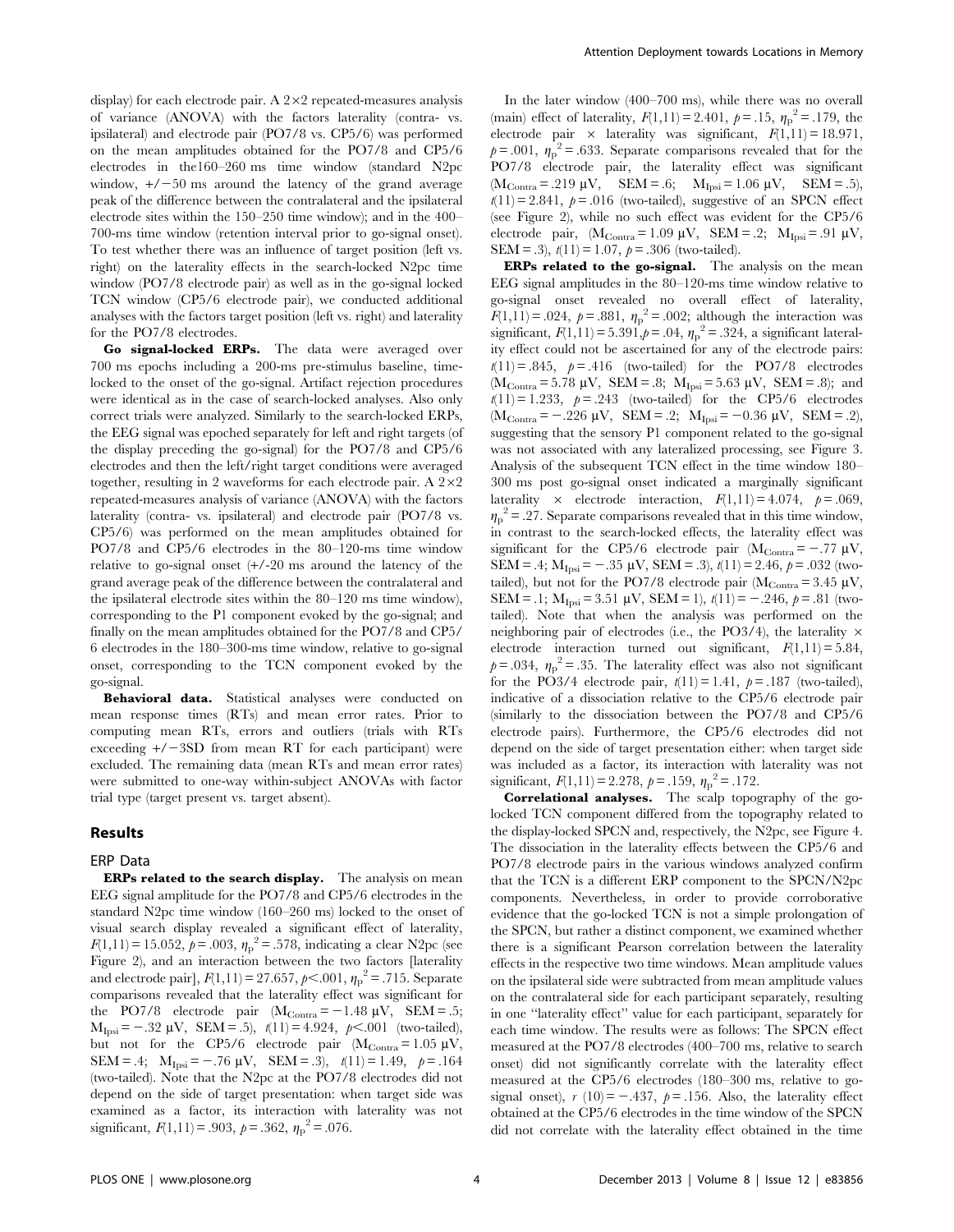

Figure 2. Display-locked ERPs. Grand Averages of the EEG signal for correct trials recorded from the PO7/8 electrode sites (left) and the CP5/6 sites (right) time-locked to search display onset, recorded contralaterally (dashed line) and ipsilaterally (solid line) to the target. The rectangular areas represent the analyzed time windows of the display-locked N2pc (160–260 ms) and the display-locked SPCN (400–700 ms). Where indicated by ''N2pc'' or ''SPCN'', the laterality effect was significant. The search-locked waveforms were baseline-corrected relative to the 200-ms time window preceding display onset.

doi:10.1371/journal.pone.0083856.g002

window of 180–300 ms relative to the go-signal,  $r(10) = -.21$ ,  $p = .511$ .

#### Behavioral data

A one-way ANOVA with trial type as factor (target-present vs. target-absent) revealed RTs to be faster on trials on which a target was present  $(M = 399 \text{ ms}, \text{SEM} = 18)$  as compared to target-absent trials  $(M = 421 \text{ ms}, \text{SEM} = 19), F (1,11) = 8.804; p = .013,$  $\eta_p^2$  = .44, consistent with the search literature, e.g., [15–17]. The error ANOVA did not yield a significant effect of trial type  $F(1,11) = 1.903, p = .195, \eta_p^2 = .15$ , though participants tended to respond conservatively (rather than liberally), as indicated by a greater rate of more miss  $(M=11.33\%)$  than false-alarm errors  $(M = 8.75\%)$ .

#### Discussion

The aim of the present study was to investigate whether spatial attention is deployed to locations in a VSTM representation of a search array even though maintaining the spatial layout of the array was not required by the task. To examine this, we used a delayed-response visual-search task with a non-lateralized 'go' signal that itself did not convey any spatial information and did not make any spatial (or featural) reference to the memorized array. Rather, participants were only asked to discern the presence (vs. absence) of a target in the search array and indicate their decision in response to the delayed go-signal, without being required to encode or maintain any information about the target's location or defining feature during the delay. To answer the questions at issue, we examined the ERPs locked to the search display and, respectively, to the go-signal, focusing on the search-locked N2pc/SPCN and the go-locked TCN. Specifically, we asked whether a spatially (and featurally) non-informative, displayunrelated go-signal would elicit an event-related lateralization in the form of a TCN, and whether this lateralization would have a distinct topography relative to the N2pc/SPCN. We reasoned that finding such as TCN lateralization related to the go-signal would reflect the involvement of a separable ERP component, indicating that the VSTM representation mediating the required response does have a spatial format, even though spatial information was not necessary at all for performing the task. Also, since the memory probe (i.e., go-signal) did not share any feature with the



Figure 3. Go-signal locked ERPs. Grand Averages of the EEG signal for correct trials recorded from the PO7/8 electrode sites (left) and the CP5/6 sites (right) time-locked to go-signal onset recorded contralaterally (dashed line) or ipsilaterally (solid line) to the target that presented in the preceding visual-search display. The rectangular area represents the analyzed time windows of the go-signal-locked TCN (180–300 ms). Where indicated by ''TCN'', the laterality effect was significant. The go-signal-locked waveforms were baseline-corrected relative to the 200-ms time window preceding go-signal onset.

doi:10.1371/journal.pone.0083856.g003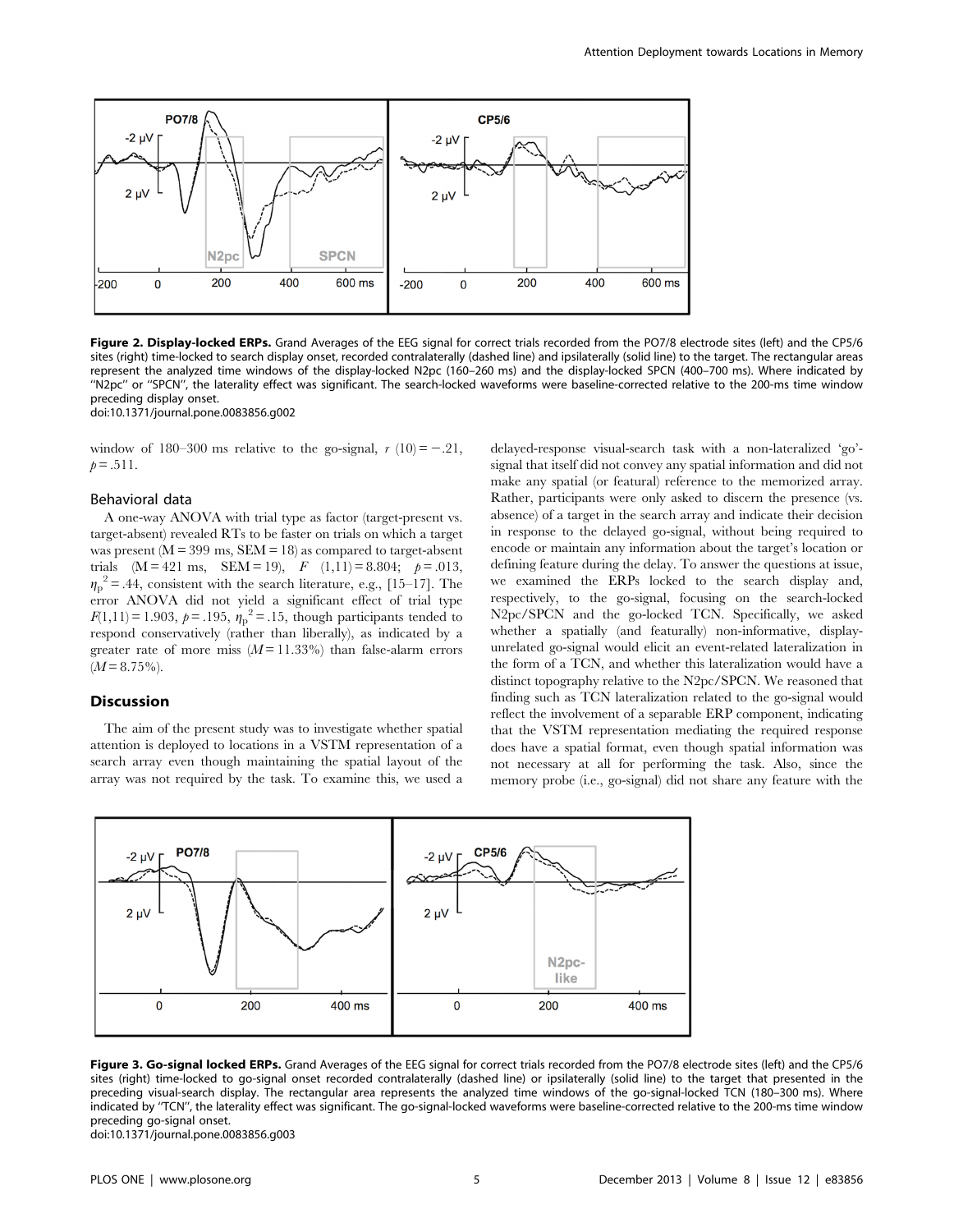

Figure 4. Scalp topography of the laterality effects. Topographies calculated as the mean voltage contralateral minus ipsilateral, for all lateral electrodes pairs, separately for the three time windows of analysis: the display-locked N2pc (160–260 ms, relative to visual-search display onset), left panel; the display-locked SPCN (400–700 ms, relative to visual-search display onset), middle panel; and the go-signal-locked TCN (180–300 ms, relative to go-signal onset), right panel. The maps in each panel represent the view from the top, from the back, and the two lateral views, respectively. Warm colors represent positive voltages, cold colors negative voltages. doi:10.1371/journal.pone.0083856.g004

display, the present paradigm avoided confounding of retrieval from VSTM with response priming by the retrieval probe. Consequently, finding a lateralization related to go-signal presentation would provide strong evidence that the memory representation underlying performance is truly spatial in nature.

In line with the predictions, we found that a go-stimulus, which did not make any spatial reference to the (memorized) search array and did not repeat any of its features indeed elicited a lateralized TCN. Importantly, the topography of the TCN was distinct from – namely, more anterior to – the topography of the search-locked N2pc/SPCN, as evidenced by the differential voltage distribution maps (see Figure 4) and significant interactions between electrode site and laterality effect in all three time windows of analysis (i.e., the N2pc, SPCN, and TCN): For the N2pc and SPCN time windows, the laterality effect was significant for the PO3/4 electrode pair but not manifest for the CP5/6 pair, this pattern was reversed for the TCN time window; furthermore, no significant correlation was observed between the magnitude of the SPCN and that of the TCN effect.

Following [14], we take our set of results to provide strong evidence that the observed TCN is a distinct component from the maintenance-related SPCN. The TCN observed in the present study exhibited a more anterior distribution to relative to the N2pc and SPCN (see Figure 4), in line with previous reports of the same component [14]. Also in line with previous reports [14], its polarity was characterized by a more negative deflection over sites contralateral (vs. ipsilateral) to the location of the memorized target. However, in the present study, TCN was elicited earlier: around 200 ms after the centrally presented go-signal – compared to [14], where the TCN peaked around 300 ms after the onset of the central cue. This difference in peak latency might be due to a difference in the stimuli used in the two studies. We used very

simple stimuli, namely, vertical lines, with the target being defined as tilted singleton line. In contrast, rather complex compound stimuli were used in [14], with participants being required to retrieve two features – namely, the color of a circular item (targetdefining feature) and the orientation of the line inside the circle (response-defining feature) – in response to a color cue that informed participants of the probed circle (to which they had to give a line-orientation response). Moreover, in [14] the target cued by the retrieval probe was not the only singleton in the memory  $array - in contrast to the target in the present paradigm. This$ might also have affected the latency of the TCN component.

The SPCN effect observed during the interval between the search array and the go-signal most likely reflects the maintenance of memorized contents, in line with standard interpretations of the SPCN [18–20]. By contrast, the TCN effect observed subsequent to go-signal presentation is likely to reflect spatial-attentional orienting to a location within memory representation associated with retrieval processes. That is, the go-signal most likely elicited active retrieval processes from a representation stored in a spatial format, as participants were asked to produce the search task response (target present vs. absent) upon this signal, after an interval of mere maintenance. This idea, of the involvement of active retrieval from VSTM, is corroborated by the relatively long RTs taken to produce a motor reaction to what is essentially a 'prepared' decision. Arguably, as part of the retrieval operation, the go-signal elicited orientation of spatial attention to a location in a memory representation in a rather automatic manner, as the gosignal used in the present paradigm provided information only about which response key to press to indicate the prepared decision, without necessitating any form of active (spatial or featural) memory search. In support of this, recall that the gosignal was presented *centrally*, that is, should not by itself have